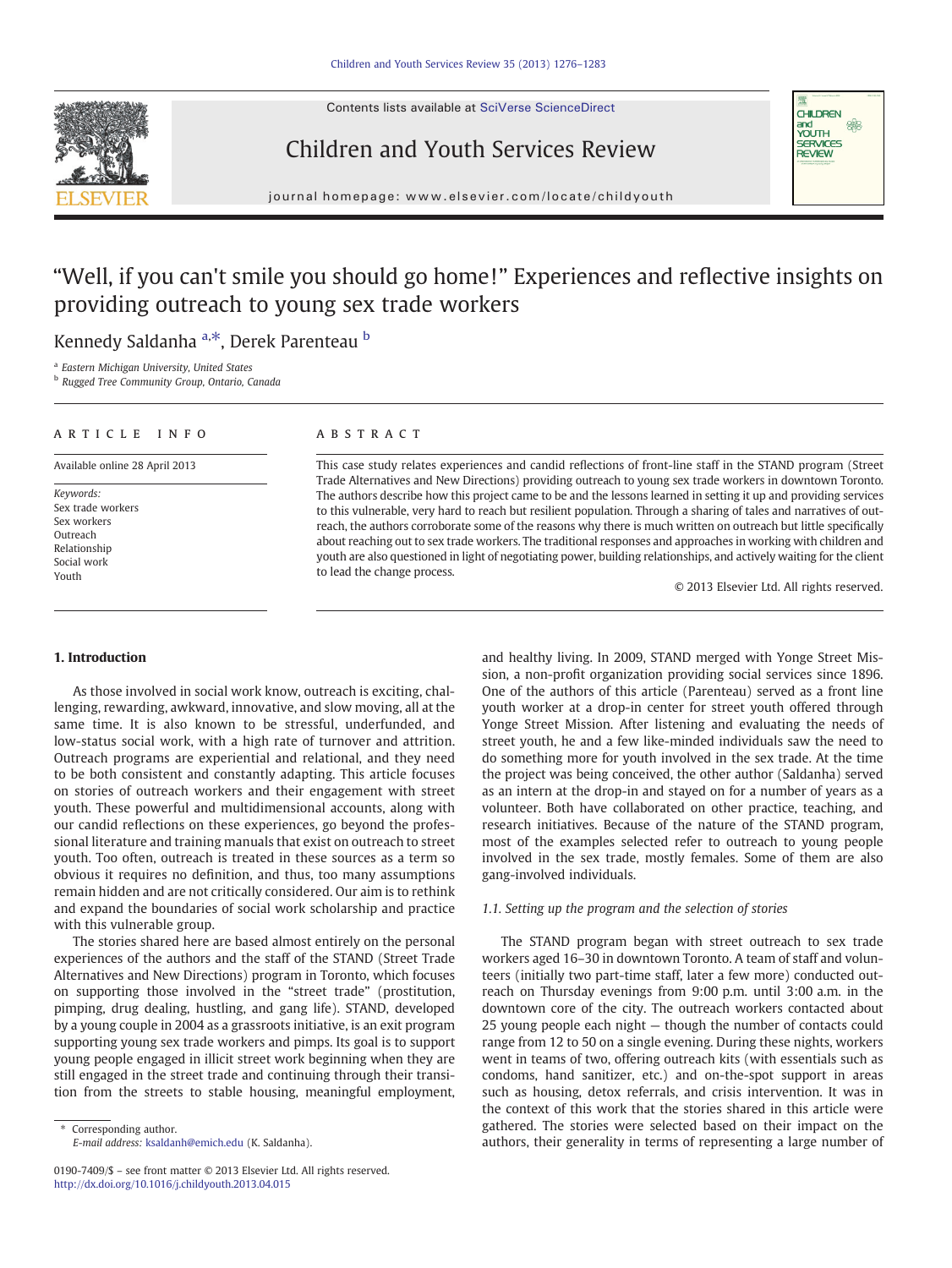similar interactions, and usefulness in teaching. The stories emerged from case notes and debriefings that became material for training sessions with student interns, volunteers, new staff, and peer mentors. Although this was not initially conceived as a research project, the stories became a powerful resource in preparing outreach workers to effectively engage with this population and convinced us that these accounts have potential to provide insights to a larger audience.

#### 1.2. Context of sex trade work

Sexual exploitation in Toronto, as in other urban centers, is more pervasive than is commonly thought. The demand is driven by the buyers or "johns" from all cultural and socio-economic groups. The high demand for sex trade workers tends in turn to place demands on individuals (pimps or human traffickers) who will groom, control, and market those sex workers who appeal most to the johns. Within the sex trade there tends to be a variety of different "sub-trades" that come with their own sub-cultures and distinctions. The STAND program actively assisted young people involved in "high track" street prostitution (earning several hundred dollars per hour), "low track" street prostitution (less than \$50 per hour), escorting, exotic dancing, massage parlors, child prostitution, male prostitution, transgendered prostitution, and several other sub-trades.

The geographic bounds of the sex trade in Toronto are in constant flux. Factors such as gang conflict, police response, gentrification, and political climate contribute to a quickly changing environment. There are a few major areas where street prostitution occurs, referred to as "strolls" or "tracks." "High track" refers to a geographical area where sex trade workers solicit on the actual streets and have a cost ranging between \$150 and \$1000 per service. In terms of those who work outside, those on "high track" make the most money and are also the most likely to be controlled by organized crime. In Toronto, at that time, there was only one "high track," the city block in the downtown core bounded by Gerrard, Jarvis, College, and Church Streets. A "low track" is an area where the sex trade workers are engaging in prostitution for a very low cost, mostly in response to an addiction and/or homelessness. There are a large number of "low tracks" all over the city, the most busy being Sherbourne St, River St, Kingston Road, and Queen Street West. Massage parlors exist in all areas of the city and tend to be concentrated most densely in areas of known wealth, such as the financial district or major tourist areas. Male prostitution which until a few years ago was mainly in the area of Women's College Hospital has now shifted to the bathhouses.

Given the underground nature of the sex trade it is very difficult to obtain accurate statistics because those who are being actively exploited and controlled are not usually accessible to researchers. Anecdotally, the STAND program found that only 5–10% of sex trade workers solicit on a physical street, whereas the majority use the internet or massage parlors to solicit. However, almost all of the participants in the program had worked on the street at some point. This speaks to the transient nature of the sex trade and the tendency for pimps to move their workers around to maximize profits and minimize police attention. Although the most visible population is small, an outreach worker with strong relational ties to street sex workers can eventually make contact with the rest of the population.

The population, relevant to this article, are those who are under age, have the highest prices and are the most controlled because of the large demand by johns (buyers) for what is perceived as taboo — ethnicities considered exotic, (under)age, role playing, etc. In Toronto, the average sex trade worker entered the trade after being procured by a pimp in their early teens. After years of exploitation and few opportunities for change, even if they are no longer being exploited by a pimp, many of these young people feel as though they have no option but to go on to work independently in the sex trade.

#### 2. Outreach in the literature

Outreach to street-involved youth in the social science literature is typically defined as a program or methodology with the following components: meeting with youth in their environment, forming a relationship with them, providing services and information on the spot, and connecting them to other services outside their environment [\(Connolly & Joly, 2012; Gibson, 2011; Webber, 1991\)](#page-7-0). In a systematic review of 42 studies in the literature, themes that were commonly highlighted emphasized relationship, a youth-centric focus, and connecting youth to services ([Connolly & Joly, 2012](#page-7-0)).

Most of the literature on outreach focuses on descriptions of a service methodology with minimal systematic examination of what it entails ([Hagan & McCarthy, 1997; Webber, 1991\)](#page-7-0). Outreach is described in terms of duration, such as "event" versus "regular" basis; or whether it is conducted by agency personnel or volunteers [\(Gibson, 2011\)](#page-7-0). Outreach is also described relative to specific interventions or target populations served through "mobile" or "fixed" outreach, referring to services either brought to community members or located in the specific community itself [\(Connolly & Joly,](#page-7-0) [2012](#page-7-0)). Some programs target outreach to help youth disengage from violence and gang-related activities ([Pollack, Frattaroli,](#page-7-0) [Whitehill, & Strother, 2011](#page-7-0)) or to prevent diseases such as HIV/ AIDS ([Woods et al., 1998\)](#page-7-0).

The access to technology has resulted in a shift in outreach styles. The traditional way of going out with a backpack with toothpaste, condoms, and socks now also includes outreach on social networking sites such as MySpace frequented by members [\(Fratt, 2007\)](#page-7-0). With the advent of sites such as Craigslist and the availability of cell phones, certain target populations no longer congregate in specific sites where traditional outreach workers found opportunities to engage directly in varied forms of group outreach [\(Able-Peterson &](#page-7-0) [Bucy, 1993; Fratt, 2007; Gibson, 2011\)](#page-7-0). Hence new forms of outreach are also being explored.

What is lacking in the literature is a critical examination of the problems, limitations, and power differentials that exist between workers and the community members they seek to serve. This aspect of critically evaluating outreach as a social performance to negotiate power remains minimally explored in the literature [\(Gibson, 2011](#page-7-0)). Furthermore, outreach work can be understood as a site in which the notions of childhood, youth, and social work are being critically challenged and negotiated. A critical examination of outreach work with sex trade workers provides a basis for re-examining and reimagining social work practice with children and youth that takes into account the very difficult life circumstances of these young people and the challenges of engaging them with social services [\(Nybell, Shook, & Finn, 2009](#page-7-0)). To do this we need to go beyond typical program evaluations that attempt to track the outcomes of outreach programs by focusing solely on numbers served through programs [\(Kidd, Miner, Walker, & Davidson, 2007\)](#page-7-0).

Furthermore there is a seeming gap between the work done by front-line staff and what is written in academic literature. While some attention has been paid to particular populations served, there is a lack of research addressing the grounded experiences and practice wisdom of front line workers. For example, in Canada, there is much research examining juvenile prostitution [\(Hagan & McCarthy, 1997;](#page-7-0) [Volpe, Talwar, & Hunter, 2006; Webber, 1991](#page-7-0)), but there is no documentation of interventions that offer comprehensive prevention and support services to sexually exploited youth in Toronto ([Volpe et al.,](#page-7-0) [2006](#page-7-0)). Scholarship that centers on the voices of clients and workers has the potential to bridge this disconnect between academic approaches to outreach and the lived experiences of the participants. It may also reduce a need to "reinvent the wheel" in programming [\(Kidd et al., 2007](#page-7-0)).

The larger eco-political context is also unexamined in outreach programs and work with marginalized groups. The ideology and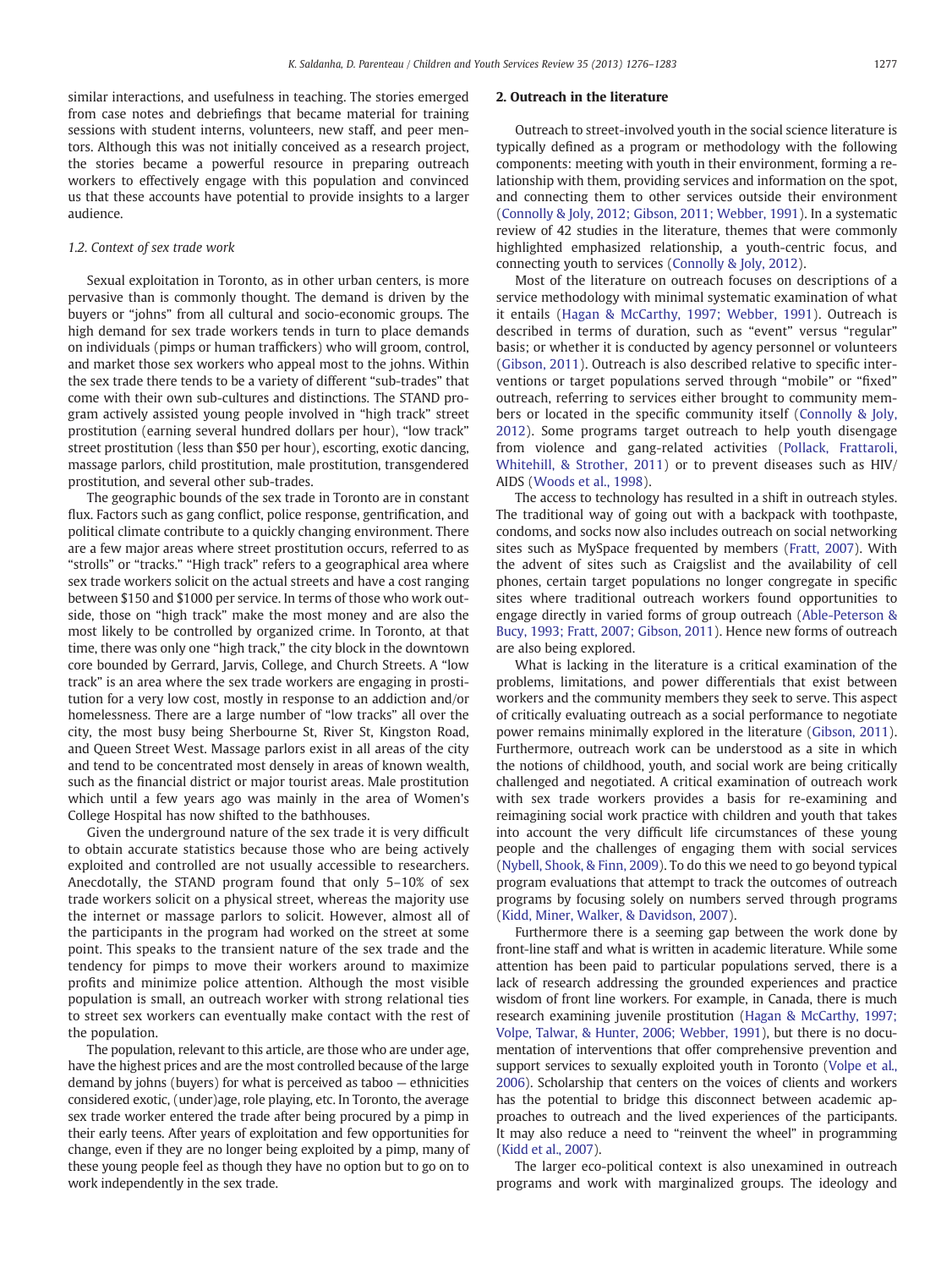practices of neoliberal reform that have affected services to children and youth, and social work practice with them in the U.S. [\(Nybell](#page-7-0) [et al., 2009](#page-7-0)), have similarly emerged in Canada. Since the 1990s Ontario has experienced cuts to social programs, lack of affordable housing, stricter rules for those receiving welfare, demonization of groups such as single welfare moms, zero-tolerance disciplinary policies in schools, and criminalization of activities such as "panhandling" and "squeegeeing" for the homeless in cities such as Toronto [\(Gaetz, 2004\)](#page-7-0). All of these shifts have had adverse effects on young sex trade workers. However, there has been little attention paid to the impacts of these policies.

This article builds on promising new directions of research that address street outreach as a power-laden social performance. For example, [Gibson \(2011\)](#page-7-0) conducted an ethnographic study on street outreach. It contains rich descriptions of public spaces as the sites for street youth to benefit from outreach services through workers that not only forge relationships but create bridges from the streets to a more stable lifestyle. However, while sex workers are constantly referred to in the study, there are few specific details on who they are, how and where one can find them, or in what ways outreach is negotiated with this group. Other literature similarly highlights profiles of sex workers, offering rich details of their lives, with few details of how outreach to this population is conducted and how power is negotiated between outreach workers (or researchers) and community members [\(Webber, 1991](#page-7-0)).

This article specifically attends to the experiences of outreach to sex workers, with all its nuances, challenges, and insights. First we describe the beginnings and purpose of STAND, emphasizing the importance of active waiting and good attitude. We then focus on the development of the program highlighting the importance of respecting alternate realities, following through, and keeping promises. Finally, we highlight the relational aspects of outreach, the need to respect where community members are, and the promotion of core programs beyond the streets. The italicized passages provide a detailed scenario from the frontlines of street outreach. These vignettes are followed by critical reflections on the story.

### 3. Beginnings and the purpose of outreach

It was the middle of the winter, in the middle of the night, right in one of the city's most infamous neighborhoods. We were just getting the outreach program started and we were very excited about it. As we walked down the street we noticed a girl wearing thigh high boots and little else standing in front of a strip club. After a quick impromptu consultation with my outreach partner, we decided that she was indeed a sex worker and that we were going to approach her to talk. As we walked closer I took a deep breath, tried to repress the nervous and anxious feeling in my stomach and said a quick prayer…

"Hello, we are just out doing outreach tonight; can we help you with anything?"

- "Do you have needles?"
- "Sorry, no we don't."
- "Crack kits?"
- "No, sorry."
- "Are you one of those Christian groups?"
- "Well, ah, not really…"
- "Well, have a good night." (She turns her back)

While we continued walking down the street, my outreach partner and I didn't say a word to each other. We were both wondering the same two things: How did that go so poorly and why are we putting ourselves through this in the middle of a freezing cold night?

Beginnings can be difficult, both for individual workers and outreach programs. However, thanks to the ability of outreach staff to see beyond themselves, many projects such as STAND weather a challenging start and carry on rather successfully. Faith-based groups historically have started many outreach efforts as small ventures that have later blossomed into well-developed institutions. Examples include Chez Pops in Montreal for street youth, Santa Maria in Detroit for female juvenile delinquents, Ruth Ellis Centre in Detroit for lesbian teens, Bruce Ritter's Covenant House, and international projects as well ([Karabanow, 2003\)](#page-7-0). While all of them began small, some grew into larger institutions. However, it is always these first beginnings that are never forgotten: the first night, the first client, the first failure. These awkward beginnings can provide opportunities to reflect on and clarify a sense of purpose both at the level of the individual outreach worker and of the organization.

# 3.1. Active waiting and being consistent

Roxy didn't need us. "It's those other girls, the ones over by Sherbourne and Dundas that really need the help," she reminded us weekly. She was always friendly, but in a bit of a condescending kind of a way. She felt strong and in control when she was working "high track." Over time we learned, through the 30 seconds of her time that we had every Thursday night, that she was new to "high track" and considered it a promotion from working in the back of a strip club. She was very proud of her promotion and was enchanted by the big money potential of "high track." Eventually we stopped our, "can we do anything to help?" routine, because we were, without fail, corrected each time and reminded with attitude that she did not need us. One Thursday, several months later, as we were walking along "high track," Roxy waved to us from a distance and called us over. She almost seemed excited to see us.

"Where were you guys last week? I've been waiting for you tonight." "We were out last week; we must have missed you, though. How are you doing?"

"I'm good. I have court in 2 weeks and I need to do 40 hours of community service before then, can you guys help me do that?"

It was hard to believe that she even remembered who we were, let alone that we were out every Thursday night. We jumped into action and set up what she needed. During the time Roxy spent volunteering, we developed a strong relationship, getting to hear the real story behind her "I don't need you" front. She became one of our biggest promoters on high track and started helping us to coordinate getting supplies to the other women who worked with her.

There are often disconnects in the perception of "help" between the perspectives of a worker and a youth. Many people involved in the streets want to know that there is a worker waiting for them who is ready, willing, and able. In many ways, outreach can be viewed as an active form of waiting. It is simply being available in a more "in-your-face" and consistent way than is often possible in more traditional programming.

Waiting communicates respect towards the individual. It acknowledges that street youth are on their own stage of the journey and will not be ready or able to make changes in their life just because we want them to or because we happen to have room in our program for them at that time. Waiting shows people that outreach workers care about them, not just about helping them; while we wait we spend time with people just as they are. When doing outreach workers get really good at talking about the weather, about their pets, about everything other than what the young person's struggles might be. When workers combine waiting with a consistent presence in the community, they establish a basis for trust and engagement for when the time finally comes to "do your job."

Some people will take a long time to be ready and others may never be ready to change. Even then, actively waiting is not a waste of time. A consistent presence in their lives helps keep the desire to change alive and gives them hope. Relationship and connection honor dignity in the here and now. Outreach workers who remember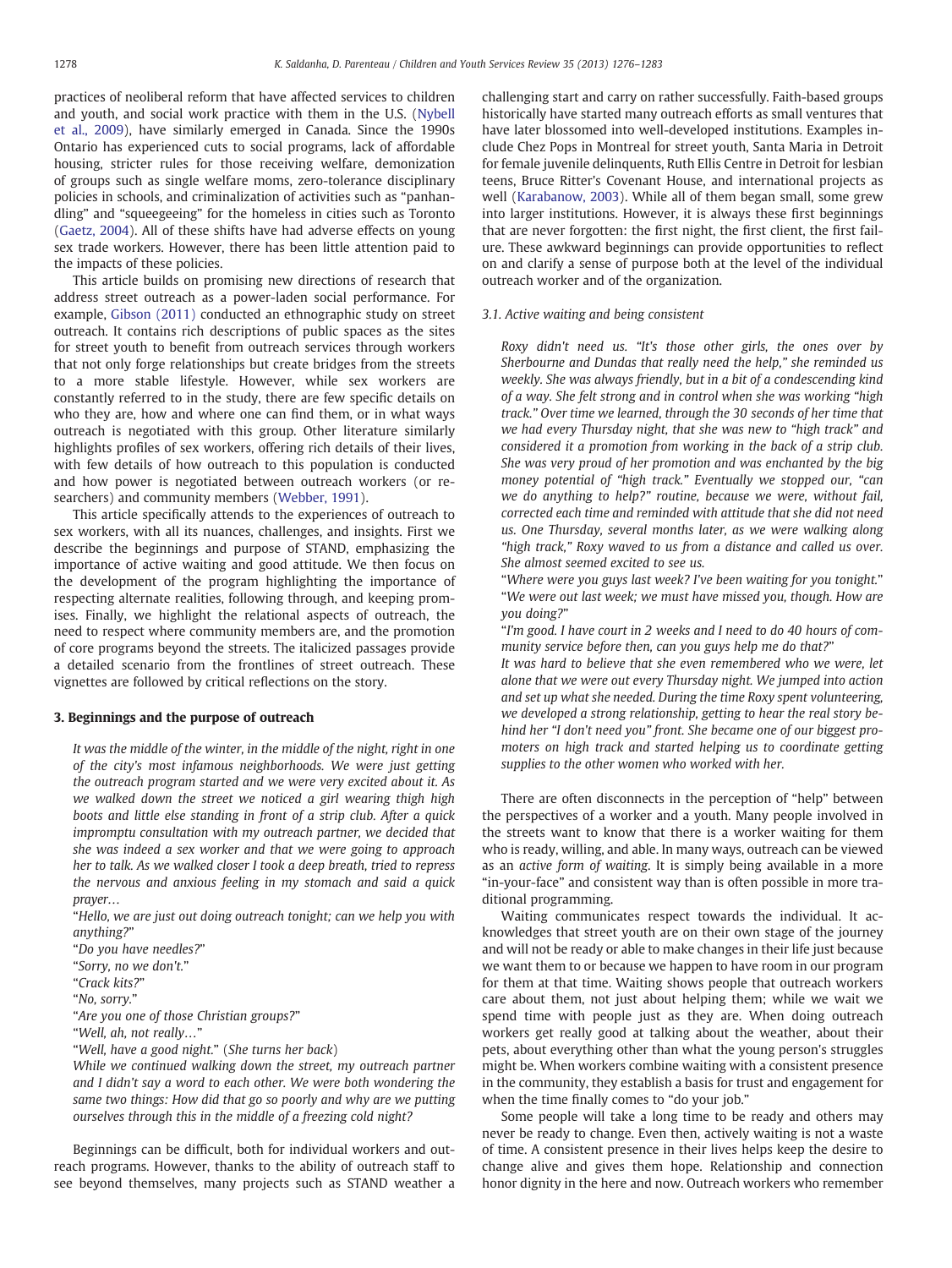the names and stories of those they meet demonstrate a genuine desire to connect and to respect dignity.

### 3.2. The attitude of the outreach worker

I wasn't feeling well that night. I hadn't worn proper shoes, so my feet were starting to blister. I'd been very busy all day and had an important meeting on the far end of town, first thing the next morning, which I scheduled despite knowing that I wouldn't be home until 4 a.m. I just wanted the night to be done so I could go home. We started walking around "high track" for the third time that night and were approaching a group of women whom we had come to know fairly well. I hung back slightly and let my outreach partner get there first. I figured I was doing the women a favor because I wasn't in the best of moods. But, before my partner had a chance to say hello, one of the women looked right at me and spoke up…

"What's the matter with you?"

"Me? Ah… just a bit tired I guess…"

"Well, if you can't smile you should go home!"

OUCH! Just like that, just that fast, I'd been told, and she was completely right.

When it comes to outreach, first impressions always matter. Sex trade workers often have a heightened level of awareness because of abuse suffered in their past. Their ability to read people is quick and becomes an essential skill in order to maintain safety and maximize profits in the sex trade. Consequently, whether it is the first time meeting a person or the first time seeing her that particular night, the first impression shapes the entire interaction. Given the nature of outreach work, making a good first impression is not easy. First, the worker's very presence may be a reminder to street-involved youth that they "need help" and "have problems." Second, people who are street-involved tend to be very paranoid when they are in public spaces such as street corners, especially if they are breaking a law, and the presence of an outreach worker only draws more attention to them. Third, most street-involved people have had bad experiences with multiple organizations and institutions. Finally, these youth are most often only "approached" by police officers, enemies, and "customers," so an outreach worker's very presence will be suspect.

Although physical appearance will make a difference, the most important part of making a good first impression is having a proper attitude. Having a good attitude for outreach means being present and being content. Without these two things, outreach efforts will not go anywhere. From the perspective of the person on the street, if an outreach worker approaches him or her with an I'min-a-bad-mood-and-would-rather-be-somewhere-else attitude, the only logical conclusion is that the worker is just there because it is a job. If the person is going to make a life and death decision to leave a gang or the sex trade, he or she probably is not going to trust a person who is "just there to collect a pay check." Good outreach workers strive to be actively present and content. They should also be genuine when other factors may impede their ability to be focused in the moment.

Having a good attitude is more difficult than it sounds. For example, an outreach worker has traveled for two hours on public transit to visit a young person in her home and in hopes of meeting some of her peers. The worker finds herself sitting in a housing project, eating suspect food on a suspect plate, and waiting to see if anyone stops by. She may have a hard time being present as she contemplates her return bus trip and the hundred things left to do in the day. Likewise, an outreach worker walking down Sherbourne Street in the middle of the night trying to step around needles, vomit, feces, and urine is not likely in a happy place. Maintaining a good outreach attitude requires continual and conscious renewal of commitment to the purpose of outreach. It

also calls for access to peer consultation, effective supervision, and supportive strategies such as delegating another staff to cover a shift when a worker is not able to be present in the moment.

# 4. In the middle of the program: respecting alternate realities

The night was going great. We had talked to almost 40 people, and most of them were new to us. We decided to head back to "high track" one more time before finishing the night. While we were walking along Jarvis St., we noticed two girls who hadn't been there before. They looked very young and they seemed out of place. We started speaking to them and they seemed scared and desperate. We had a great conversation with them and could see their eyes lighting up with hope. Then, just when we thought they were about to walk away with us, perhaps to talk about leaving the sex trade, they looked down at their feet and went completely quiet. I offered them my card which they quickly accepted, but continued to be quiet. Then, the younger looking of the two turned to me and said something which broke my heart.

"I will take your card, but I'll never be allowed to phone you. I'm taking it so that if I die tonight, when they find my body and see your card they will know that I wanted to change."

I wanted to explain that the police could protect her. I wanted to tell her that we had helped many people in her position before. But no matter what I was going to say, I knew from the way she kept looking around that in any minute now a car was going to come by to pick her up, and that I would likely never see her again. And that is exactly what happened.

When doing outreach, workers will encounter people whose lives are so drastically different from their own that what they do or say might not make logical sense. Although we may live in the same world, their lives are often governed by very different rules because of the extreme oppression they are experiencing. From an outsider perspective, one may make a seemingly reasonable evaluation of the person's problem and a proposed solution. The dilemma is that pain and suffering can only be properly understood by the persons experiencing them. Their realities become subject to the extreme pain that they experience, and as outreach workers, we must respect that reality. As workers, we may be experts at helping people "take down walls" in their lives, which is a good thing, but we usually understand very little about why they were built up in the first place. We perceive how the wall is holding the person back from going to where they want to be in life, but we miss what the wall is holding back on the other side. Great damage can be caused to the individual by merely taking down walls without awareness of the larger context of why they came to be.

Outreach workers are positioned as "outsiders" in a sub-culture that they will never fully belong to, so it becomes particularly important to have a proper respect for people's broken realities. This is not to say that there is no room for intervention, but it must be done carefully and with a deep understanding of the person's situation. Most importantly, encouraging change must be done only when the community member is ready. Understanding the reality of another's life, means accepting, among other things, that some people on the street "work to use" drugs and others "use to work." It also means knowing that while the police in general are responsible for protecting "good citizens," these community members do not get the same treatment from the police as the outreach worker or the rest of society does.

### 4.1. Perceived needs… actual needs

That particular outreach night I had a student intern with me as my outreach partner, and it was her very first night out. She was very excited and talked at length about all the research she had done on the sex trade and about all her thoughts on it. Although people mean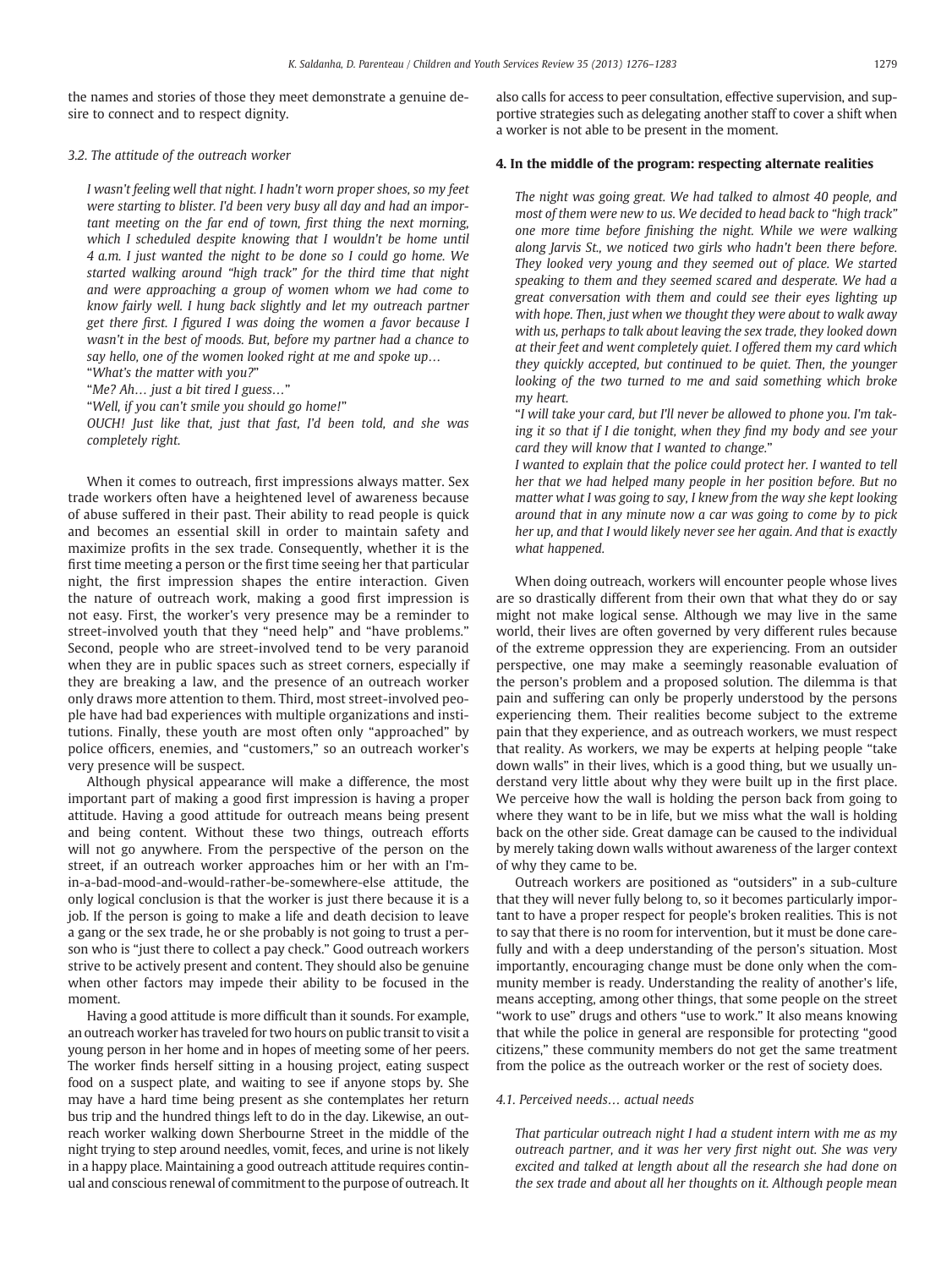well, I always find it awkward taking people out to do outreach for their first time because I find that I spend the whole night apologizing for how things play out. It's rare that "outreach" ends up satisfying the person's expectations.

Like most nights we spent a significant part of our night handing out outreach bags and condoms and running small errands for people. The student's questions were common ones…"Why does that girl need you to give her condoms if she is making \$500 an hour?"… "Why wouldn't that woman take the Trojan condoms even though she said she needed condoms?"… "If the person is hungry, why would they only want granola bars with chocolate on them?"… "Why did we take the time to drive them to the shelter when we have transit tokens to give out?"

A little later we ran into a young lady that I've known for several years. We chatted for some time and when I asked her if she "needed" anything she responded with, "SUGAR!" I smiled and offered to get her a donut and an iced cappuccino from the 24 hour Tim Hortons. As we walked, the student didn't say a word and seemed to have another question that she was sort of holding back. After we finished our donuts and headed for the door, the young lady turned to me and said she needed help with finding housing and wanted to know if we could help with that. I smiled and said that we would be happy to help.

We all have "wants" and we all have "needs" and we all have a hard time distinguishing between the two. When looking at someone who is in great need, it often seems easy for us as helpers to determine what the person actually needs, even though the person may not see things the same way. When someone from our circle of friends says she "needs" a cigarette, we accept it as a figure of speech. But when a street-involved person says they "need" money for cigarettes, when we know they don't have money for rent, we often get frustrated. In this example, both people are struggling to determine what they really need, but the difference is that the street-involved person's struggle is highlighted because of their poverty and marginalized status.

When it comes to outreach, it is important to acknowledge a person's perceived needs and to understand that, to them, in that moment, the perceived need is as real as what we may perceive as an "actual need." Because core programs and ministries are built around providing support in areas of "actual need," such as employment, housing, counseling, and nutrition, the people that we encounter when doing outreach will quickly discern that we intend to help them with what they "need," but may simply have a difference of opinion about what those needs are. Also, because outreach focuses its efforts on people who have a hard time trusting organizations, it should not be surprising that people would first offer workers their "small needs" before trusting them with their "big needs." If done well and with the right attitude, meeting "perceived" needs usually leads to meeting "actual" needs.

# 4.2. Following through and keeping promises

I had known Sean for many years. He was heavily gang-involved and often made his income by pimping young girls. I kept running into him… on the streets, in the drop-in, in the courts. I had at least half a dozen people introduce him to me, each person from a different circle. For a long time all I was ever able to do was to make eye contact. Then I moved to saying hello and stuck with that for another long period of time. One day, when we made eye contact, he smiled back at me and so I told him what my job was and offered to help him with whatever he needed. He thanked me and walked away. We repeated that same interaction likely about a hundred times over the course of several years and never said anything more.

One day, I ran into him while walking with another young ganginvolved man to court. He was with a large group of guys who looked somewhat intimidating. When he saw me, he said hello and then turned to his friends and said, "If any of you are ever ready to leave 'the life' this worker can make sure that it happens! You can trust him, he's a good guy, and we go way back..." I walked away from that interaction feeling encouraged, but also very heavy. That was a big statement he made to a group of guys I knew nothing about except that they were probably into the same sorts of things that he was. I realized, though, that my actions over the years had communicated a promise so bold that I would never have felt comfortable actually saying it… but the promise was made none the less.

The better we get at doing outreach and the longer we commit to it, the higher the chances that eventually someone will tell us that they are ready to leave the life. It is as though we are giving "change vouchers" to people every time we interact with them through outreach. Over time, when they have accumulated enough and when they are ready to "cash out," we need to make sure that we are prepared to follow through on our commitment. Even if we have not made any verbal promises, it is logical from the perspective of the street-involved person that if we have gone to great lengths to gain their trust so that they will accept our help, that we are committed to and capable of actually helping them. In fact, the harder we work for their trust, the bigger the promise that is made.

There are many well-intentioned groups who never move past outreach. It is even more common to have a worker who gets so specialized at outreach that they do not have the necessary skills or experience to do the follow through. This can be a significant problem because the people that workers connect with through outreach, due to their trust issues, will at first only want to work with the person who has earned their trust. It is very important that the people they are working with move past trusting them as a worker and begin to trust the whole organization and accept the multiple supports available. But if it was that easy, then one would not need to do outreach in the first place. Most people will need to develop enough trust in a worker to ask for help and then have that trust validated by the worker following through to some extent before they will make the decision to trust the organization the worker represents. Consequently, a good outreach program and a good outreach worker will be prepared to do the necessary follow through fairly independently until a referral can be made successfully.

# 5. The streets are alive: street dynamics

After several years of doing street outreach, I ended up taking a break for about a year, due to shifting job descriptions, before returning under a fresh outreach initiative with the STAND program. Excited to get started again, I directed the team to all the best spots. "Parkdale is where most of the "low track" prostitution is happening… "High track" is busy, but there are a lot of turf conflicts and the women don't like being bothered… "Boys stroll" is by Women's College Hospital…"

We started at about 9:30 p.m. in Parkdale and kept at it for several hours, but didn't see anyone. We moved on to "boys stroll" by Women's College Hospital, again no one. We then tried "high track" and found there were only three women and that they were all working together. We finished the night by returning to Parkdale, which again yielded nothing.

Frustrated and confused, I was trying to figure out where we went wrong as I was driving home. On the drive, I passed by "high track" at about 2 a.m. and close to 20 women were working… clearly things had changed.

The streets are always changing and need to be interpreted and reinterpreted constantly. There are many factors that impact street dynamics and outreach efforts: police "sweeps;" new businesses;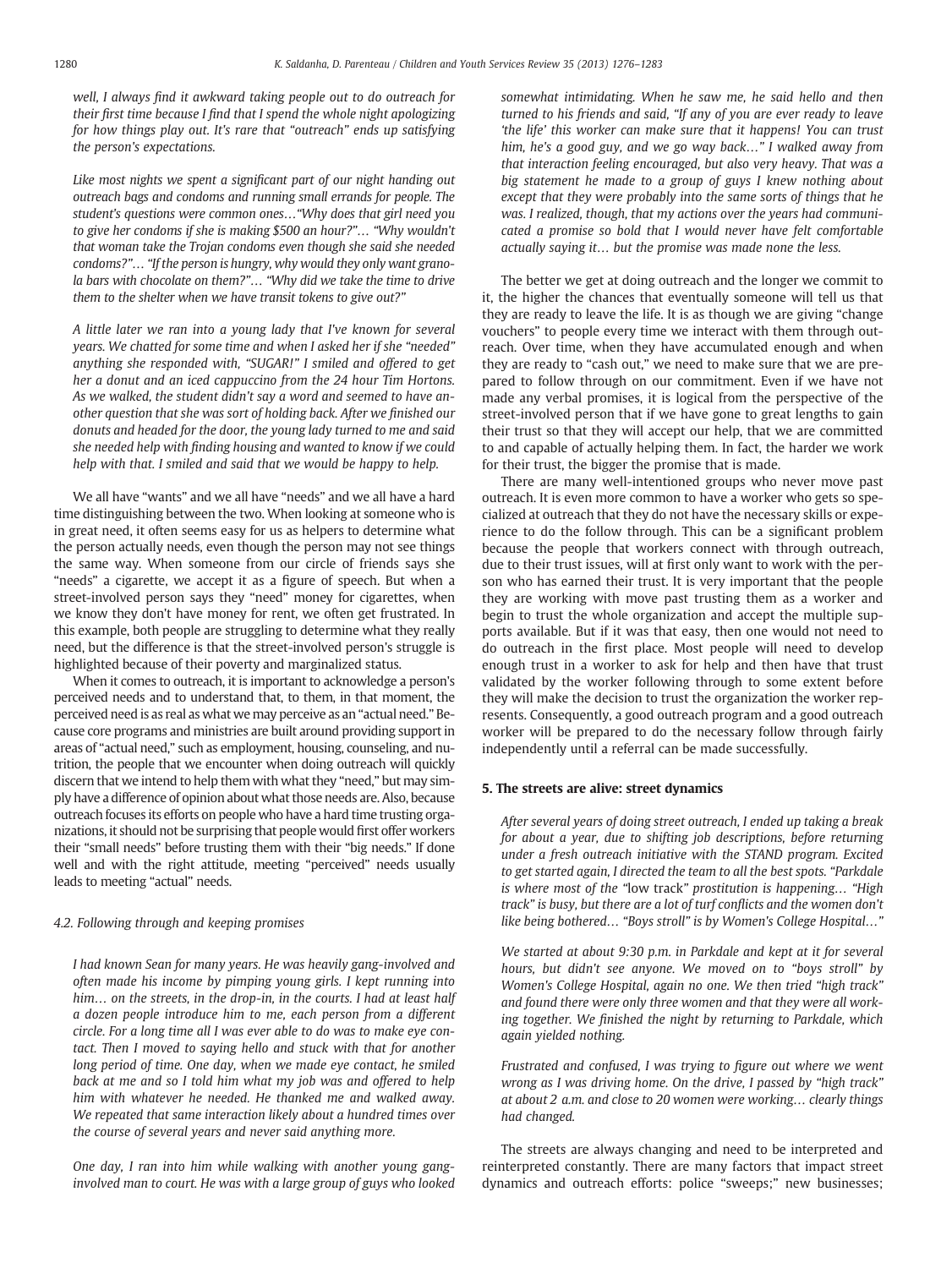gentrification of neighborhoods; who's in and out of jail; changes in drug culture, gang activity and turf wars; technology used to contact sex workers; bars opening/closing; media trends; changes in policy/ programs… the list goes on.

All of these factors and many more interact to an extent that the streets almost seem like a living organism. One needs to get to know the streets first hand, because learning about them from a book or another worker will never give one the same depth of knowledge and will leave workers outdated and out of touch. It is important to maintain a high level of awareness, so that workers don't find themselves walking the same route, at the same time, for years, even though the streets have already moved on. There is no formula for reading the streets; it simply requires an attention to detail, common sense and the help of "street friends." It is helpful to assume that the streets are constantly changing because one can then be constantly collecting new information, trying new approaches and asking questions of the community to make sure that they are staying relevant.

#### 5.1. Guests in someone else's space

BEFORE: "Hi Sara, how are you tonight?"

"I'm good; I hope things get busy soon, though."

"Slow night, eh?"

"Ya, but I'm trying to save up money to take my son to the US so I hope it picks up."

"I didn't know you have a son, how old is he?…" (The conversation continues and goes really well for 20 minutes).

Her phone beeps, her face goes white and she looks around. "Oh, I've got to go."

"What's wrong?"

She shows me her phone, the text says, "Get back to work!"

AFTER: "Hi, Jessica, how are you tonight?"

"Ok" (Looking distracted).

"Do you have time to talk for a bit?"

"I can't, I'm really behind and it's almost the end of the week. I need to make a lot of money tonight."

"Alright, I'm sorry to bother you."

"Oh, you're no bother, hopefully I have time next week and we can talk on one of my breaks!"

"Sounds great!"

Despite our hopes and agendas of what we want to accomplish during outreach, it is important to always remember that we are only guests in someone else's "space." The people we will meet, even if they are housed, live their lives on the street, but we do not. Like any home, it has its own unique and peculiar rules, dynamics and culture. We need to show them respect, similar to any home we visit, if we want to be accepted and invited in.

The struggle with respecting street rules is that a vast majority of them are designed to control and oppress. As workers, we need to challenge that oppression; we certainly do not want to encourage it. Where does that leave us when we are doing street outreach? First, it is important to remember that there is a vast difference between outreach and core programs. We need to remember the purpose of outreach and be realistic about expected outcomes given the context of the work. Challenging systematic oppression is a very good thing, but standing on a street corner in the middle of the night, in a team of two, is not the right time to challenge it. Other programs are designed to confront that issue. Also, because of the nature of street outreach, the reality is that we cannot be in control the same way we would be in a drop-in or at another agency. The goal is to build trust and facilitate the person coming into an environment where the bigger issues can be addressed. Confronting "street rules" while on the streets will push people away, put our safety at risk, and possibly won't accomplish anything.

Some examples of street rules or street culture are, "men rule," "don't be bait" and attract attention and scare away customers, and "don't talk to the police" or you will be labeled a "rat." "Street rules" need to be learned and respected while doing outreach, but then confronted once the goal of outreach is accomplished and we have a trusting relationship with a well-supported individual who is no longer at the mercy of the streets to such an extreme degree.

# 6. From the streets to the community: leading someone to the point of change

For several years, we gave Crystal only the most basic of supports. We would run into her and find that she hadn't eaten in days and so would buy her food. She would often be without proper clothes or shoes and so we would dress her. Despite being involved in prostitution for almost 10 years, she would regularly do her dates without condoms and so we would get her condoms.

One day, she called, with great excitement in her voice, and said, "You'll be so proud of me! I used condoms with all of my dates last night, even with the ones who didn't want to!" I was proud of her, but at the same time my deeper hopes were for her not to be involved in sex work at all, so it was a sort of a bitter sweet victory.

Another year passed, and to my great surprise, Crystal phoned me and told me that she had enrolled in college and was going for addictions counseling and moving back in with her family. Even more surprising, is that she credited her new found success to the work we had done with her, even though we weren't directly involved in any of those decisions. Somehow, while trying desperately to keep her alive, we had helped to instill hope.

Harm reduction is a rather controversial and confusing term, but taken in its broadest sense it refers simply to any intervention that reduces the harm experienced by an individual involved in high risk behaviors. Although there is much disagreement over different harm reduction strategies, most people would agree that it is positive to reduce harm in general. Activities such as giving a homeless person a sleeping bag, giving a street youth a meal, giving a sex worker a condom, and giving someone with an addiction a clean needle are all forms of harm reduction, because they reduce the potential of harm. It is important to consider going beyond past simply reducing harm towards addressing the core issues which also need attention.

A big part of outreach is actively waiting for high-risk individuals to be ready to receive help and make change. Hence, a big part of outreach is making sure that people survive to be around for the moment when they are ready to ask for help. When harm reduction is delivered in such a way as to communicate value, hope, and care, it can move beyond keeping people from dying and end up being that which brings a person to the point of changing.

6.1. Crisis intervention and challenging the motivation to change

Children's Aid Society (CAS) had apprehended her child about a month ago and she was now on a drug binge, consuming whatever she could find… crack, heroin, alcohol… anything! Her binge brought her right back to the prostitution strolls that she had worked so hard to leave before her first child was born. Her emotional pain was intense, and her mental functioning was severely limited by her drug consumption, resulting in a very unstable and confused person. When we saw her working, she looked away, hoping that we hadn't seen her. She was in tears when we walked up to her.

"We've been worried about you!"

"I can't believe that you are seeing me like this. I am so ashamed." "We're so happy to see you! What can we do?"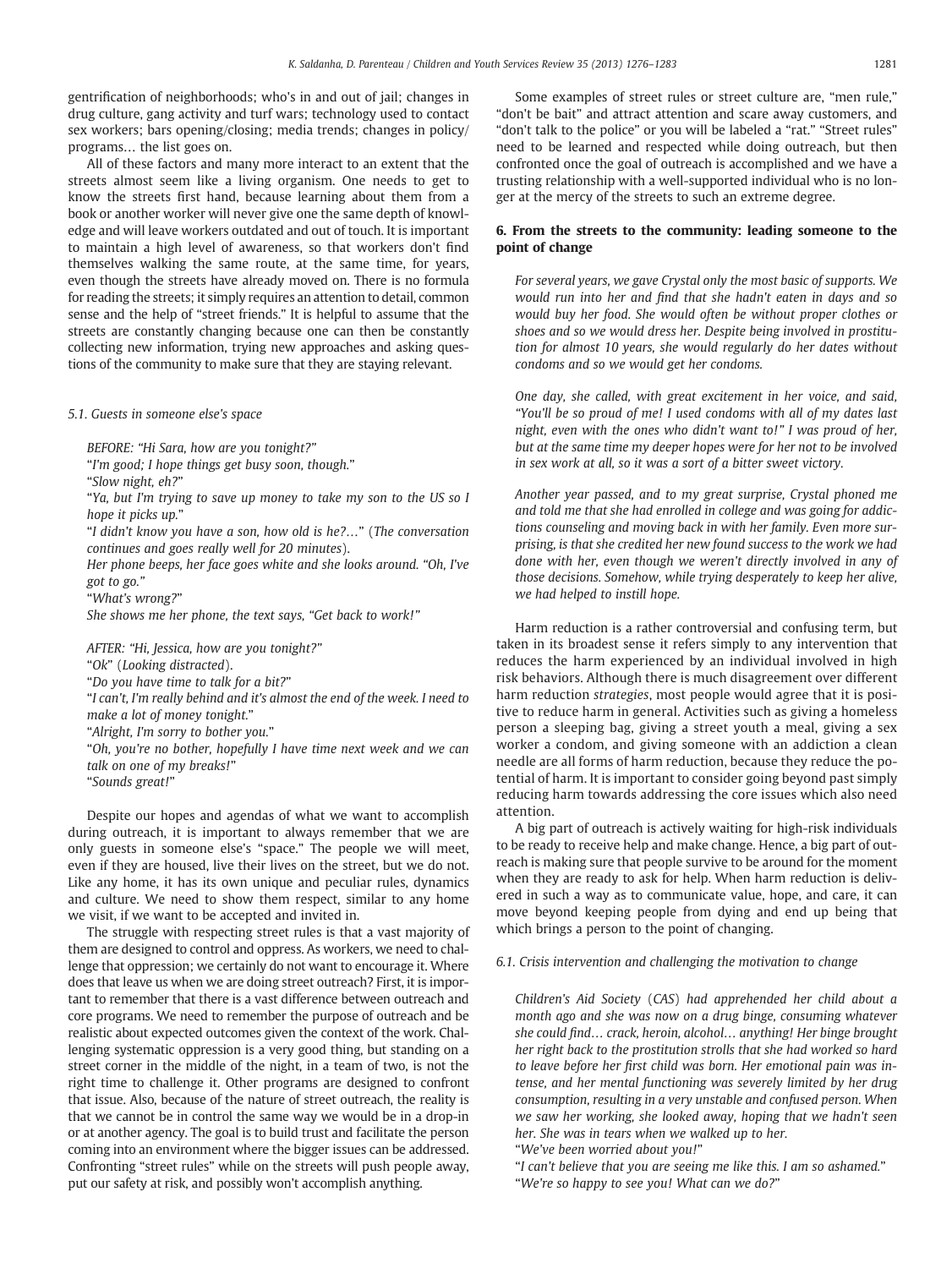"Give me some crack! Get my child back!"

We remained quiet, just being present and holding back our own tears.

"I can't do this anymore, I can't do this another night, it needs to end." She looks at her scarred arms as she speaks.

"With all you've been through, it isn't any wonder that you are hurting. You need to clear your head, so you can start making the decisions necessary to get your child back."

"You'll help me?"

"Of course! First we need to get you to detox. Then in the morning when you are feeling a bit better we'll come by and get to work!" "Thank you so much! I have a few things to do first, then I'll give you a call."

Smiling, "Nice try, get in the car!"

It is most often a time of crisis that causes someone to "cash in" and accept the outreach worker's offers to help. All of the trust building, waiting, harm reduction, and small talk have built the relationship between the outreach worker and the community member to the point that the worker is the obvious (and sometimes the only) person to turn to during a crisis. There is a need for someone to believe that change is possible for them, because often these individuals themselves are unable to do that. Self-sabotage, having no hope and confidence in oneself, low self-esteem, are all characteristics that these persons share. Because of this, successfully responding to the crisis is often what motivates people to "cross the bridge" to core programming.

# 6.2. Promoting core programs

"Hi Sara, how are you tonight?"

"I'm good. This is my girl 'Goldie,' she just started working with me." "Hi Goldie, we are outreach workers. If you ever need help with anything just let us know."

"Ya, they are a great help Goldie, if you ever need condoms they have the best kinds."

"Did you tell her about the other types of help we can give at the Center?"

"Like what?"

"You know…, like help with housing, employment, back to school… all kinds of stuff."

"Really? I've known you guys forever and I never knew that!"

One of the major goals of outreach is to educate the people we will meet about all the types of support and resources that are available. Unfortunately, because interaction times are so small, and because it takes so long to build trust, program promotion can often be overlooked. Many people on the street don't feel like outreach workers are worth taking the time to talk to, because their past experiences have proven that outreach workers are mostly around to say hello and offer "free stuff." Although it seems awkward at first, openly promoting available programs often opens up extended conversations and positive interactions, because the worker is now "worth their time." Healthy trusting relationships develop quicker when the people we meet realize that we are competent and understand their situation well enough to offer the right types of help.

6.3. Relational networking between the individual and the community

I had been working with Ashton for a long time. His friend whom I had helped to find a job some years ago had originally introduced him to me. Over the years that I had worked with Ashton, he received support in areas such as anger management, employment, housing, and crisis intervention. At first, he was only interested in receiving help to meet the requirements of his probation officer. But over time, as trust grew, he was increasingly open to making significant changes

to his life. Despite his genuine efforts, at one point he was arrested and over a phone call requested that I come to his bail hearing.

When I arrived out front of the court room, I found his lawyer, who was talking to three young women, each of whom had children with them. It became apparent that each woman had been in a relationship with Ashton at some point and were attempting to bail him out. After introducing myself and speaking with the lawyer, I was left to spend the rest of the day waiting around for Ashton's turn before the judge, in the company of his ex-girlfriends and their children.

Although awkward at first, my presence at the court for Ashton prompted some questions from the women, about who I was and what I did, which I was happy to answer, mostly because it filled the silence. Knowing Ashton well, and picking up on some of the conversation from the women, it was clear that they were all involved in the street trade on some level, so I offered some information about the STAND program. By the end of the day, I had arranged to do anger management, meet with a CAS worker, and fill out a subsidized housing application. Because of my hard earned connection with Ashton, what would have taken years and countless hours of walking around in the middle of the night was accomplished in just one day.

Simply put, each person we meet through outreach is connected with a variety of people, who are in turn connected with others. Because of this, each relationship we develop through outreach has the potential for many other relationships to grow out of it. In addition, people tend to have relationships with other people who have similarities and common experiences. Hence each person we meet through outreach will be connected with other people who will also fit our target group. Marginalized and oppressed people, in particular, tend to be forced into small tight knit communities composed of people who have VERY similar needs.

Doing a really good job of relationship building and supporting one person is, simultaneously, doing a good job of outreach to many more. Following relationships from person to person is a highly effective way of connecting with people and is the only real way to intentionally connect with someone who is at the utmost extreme end of society (i.e. gang-involved youth, human trafficking victims). Also, in comparison to street outreach, relational networking allows workers to focus on people who are prepared to change and ready to trust them.

#### 6.4. Home visits

Amy was too paranoid to come downtown to our office. She feared that a pimp would find her and force her to start working again.

So we traveled far into the east end to meet with her every week in her apartment in a rather notorious housing project. Walking into this housing project, we stuck out as outsiders, and could feel many eyes watching us. Between an intense gang presence, a bed bug infestation, and a high population of drug users, it was an uncomfortable place to be.

During our home visits, we would end up doing anger management with Amy, while helping her cook breakfast for her daughter as she yelled over the blaring rap music. Every time we went to her house, we met new people; people from the neighborhood; boyfriends, family members, johns and dealers. Much to our surprise, her visitors would carry on with business as usual: smoking marijuana, making crude sexual comments, and openly discussing their current hustle. More than once we had to pause our session because a john came to the door. So, we waited in the living room watching cartoons with her daughter until she was finished with the date in the bedroom and the session could continue. Didn't they know we were outreach workers?